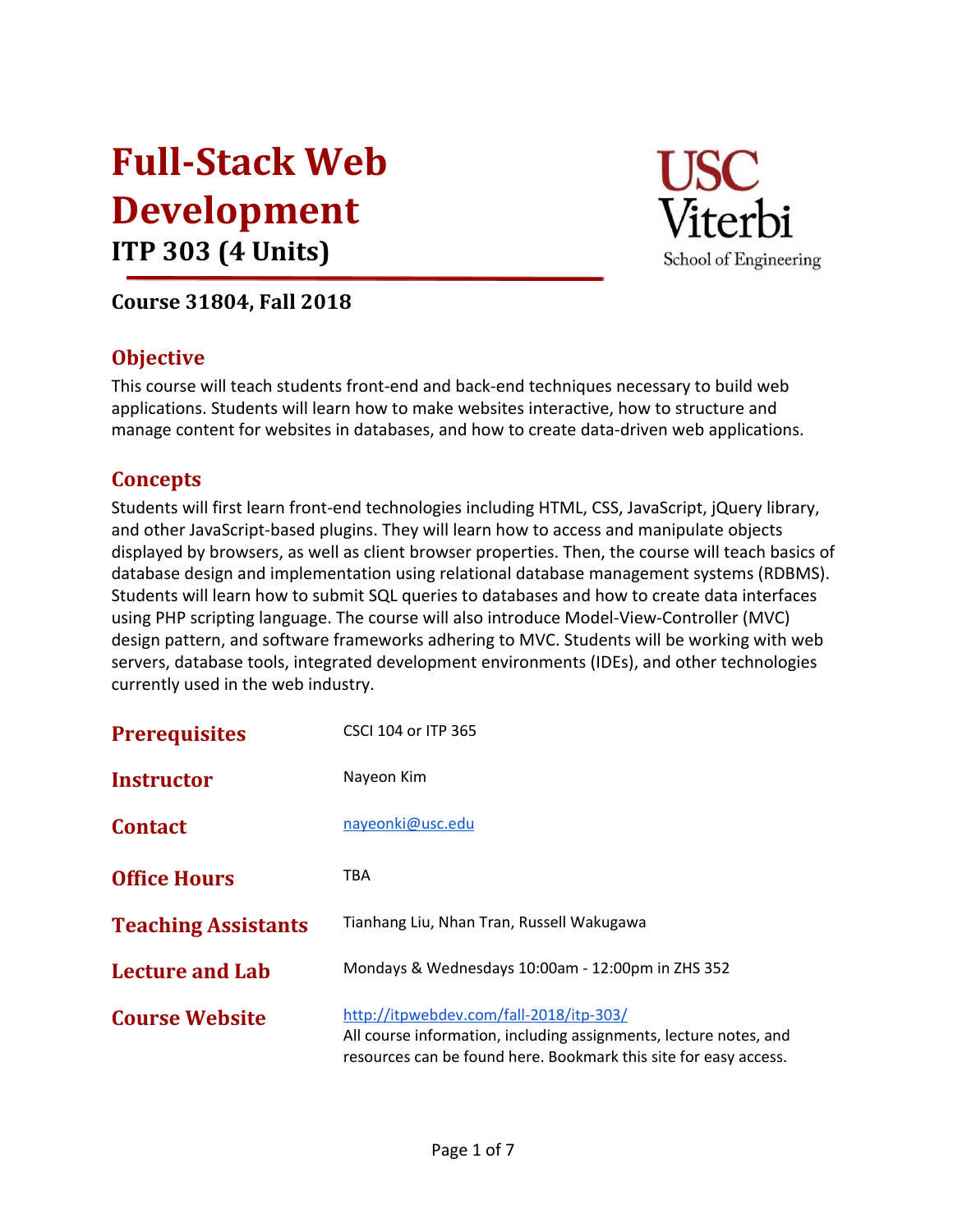| <b>Online Q&amp;A</b> | https://piazza.com/<br>Piazza is a forum where students can post questions and get answers<br>efficiently from other students, TAs, and the instructor. Students will<br>get an invite to join this course's Piazza. |
|-----------------------|----------------------------------------------------------------------------------------------------------------------------------------------------------------------------------------------------------------------|
| <b>Textbooks</b>      | None. Online reading and resources will be provided.                                                                                                                                                                 |

## Grading

The following percentage breakdown will be used in determining the grade for the course.

| <b>Attendance &amp; Participation</b> | 10%  |
|---------------------------------------|------|
| Labs                                  | 10%  |
| Assignments                           | 30%  |
| <b>Midterm Exams</b>                  | 20%  |
| <b>Final Project</b>                  | 30%  |
| <b>Total</b>                          | 100% |

## Grading Scale

The following shows the grading scale to be used to determine the letter grade.

| Α            | 100-93      |
|--------------|-------------|
| А-           | 92-90       |
| $B+$         | 89-87       |
| B            | 86-83       |
| <b>B-</b>    | 82-80       |
| $C+$         | 79-77       |
| $\mathsf{C}$ | 76-73       |
| $C -$        | 72-70       |
| D+           | 69-67       |
| D            | 66-65       |
| F            | 64 or below |

## Policies

#### Attendance

As this is a very hands-on course, attendance is critical to successfully learn the material taught in this class. As a result, attendance is taken every lecture via Blackboard's Qwickly Attendance system.

- Check-in must be completed within the first 30 minutes of class. Check-in closes after the first 30 minutes of class and students will not receive attendance credit after this time.
- There is no concept of unexcused or excused absences. Three (3) absences will be automatically dropped from student's grade at the end of the semester, to be used at student's discretion. Anything beyond the first three absences will count as an absence, no exceptions.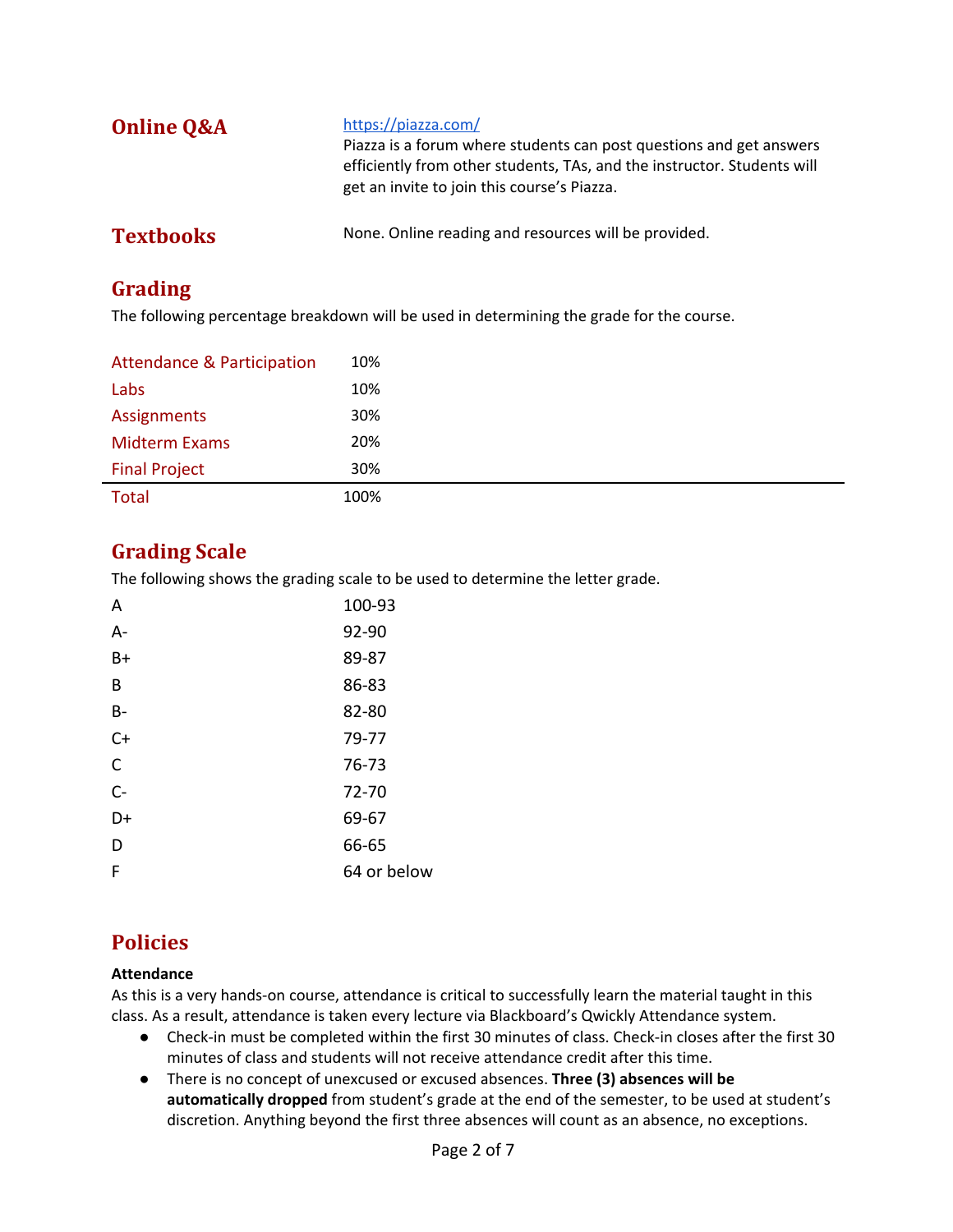#### Labs & Assignments

- Usually one lab and one assignment are assigned every week. All lab and assignment requirements and their deadlines are listed on the course website. It is the students' responsibility to read and adhere to requirements and deadlines.
- To submit a lab or assignment, students must upload their completed work on the USC server as defined by the instructor (covered on Lab 1). Only files on the server are graded. Students may not submit labs/assignments in any other way (e.g. email, Blackboard, Google Drive, etc).
- Students may use up to three (3) extensions on any lab or assignment. An extension extends the deadline of any lab or assignment up to for an extra 72 hours. Only one extension per lab or assignment. Extensions can be requested via a Google Form posted on the class website.
- Any assignment turned in after the deadline without an extension results in a score of zero (0). No late penalty exists in this course.
- Any questions or concerns regarding grades must be addressed within 7 days after grades are posted on Blackboard. No corrections to any grades will be made after 7 days.

#### Exams

There are two midterm exams in this course. No make-up exams (except for documented medical or family emergencies) will be offered. Final projects take place of the final exam.

#### Final Project

In this course, a final project and presentation takes place of a final exam. Final project presentations will take place on the Final Examination date as scheduled by the University. All students are required to attend final project presentations and is treated like a final exam. No make-up presentations will be offered except for cases defined by the University for Final Examinations.

#### Adding After the First Day

University allows students to add courses until the end of week 3. However, it is the responsibility of students who add after the first class to immediately notify the instructor and make a plan to catch up on any missed work.

### IT Help

Hours of Service: 8AM-9PM; Phone: 213-740-0517; Email: [engrhelp@usc.edu](mailto:engrhelp@usc.edu)

### Incomplete and Missing Grades

Excerpts for this section have been taken from the University Grading Handbook, located at <http://www.usc.edu/dept/ARR/grades/gradinghandbook/index.html>. Please see the link for more details on this and any other grading concerns.

A grade of Missing Grade (MG) "should only be assigned in unique or unusual situations… for those cases in which a student does not complete work for the course before the semester ends. All missing grades must be resolved by the instructor through the Correction of Grade Process. One calendar year is allowed to resolve a MG. If an MG is not resolved [within] one year the grade is changed to [Unofficial Withdrawal] UW and will be calculated into the grade point average a zero grade points.

A grade of Incomplete (IN) "is assigned when work is not completed because of documented illness or other 'emergency' **occurring after the twelfth week** of the semester (or  $12<sup>th</sup>$  week equivalency for any course scheduled for less than 15 weeks)."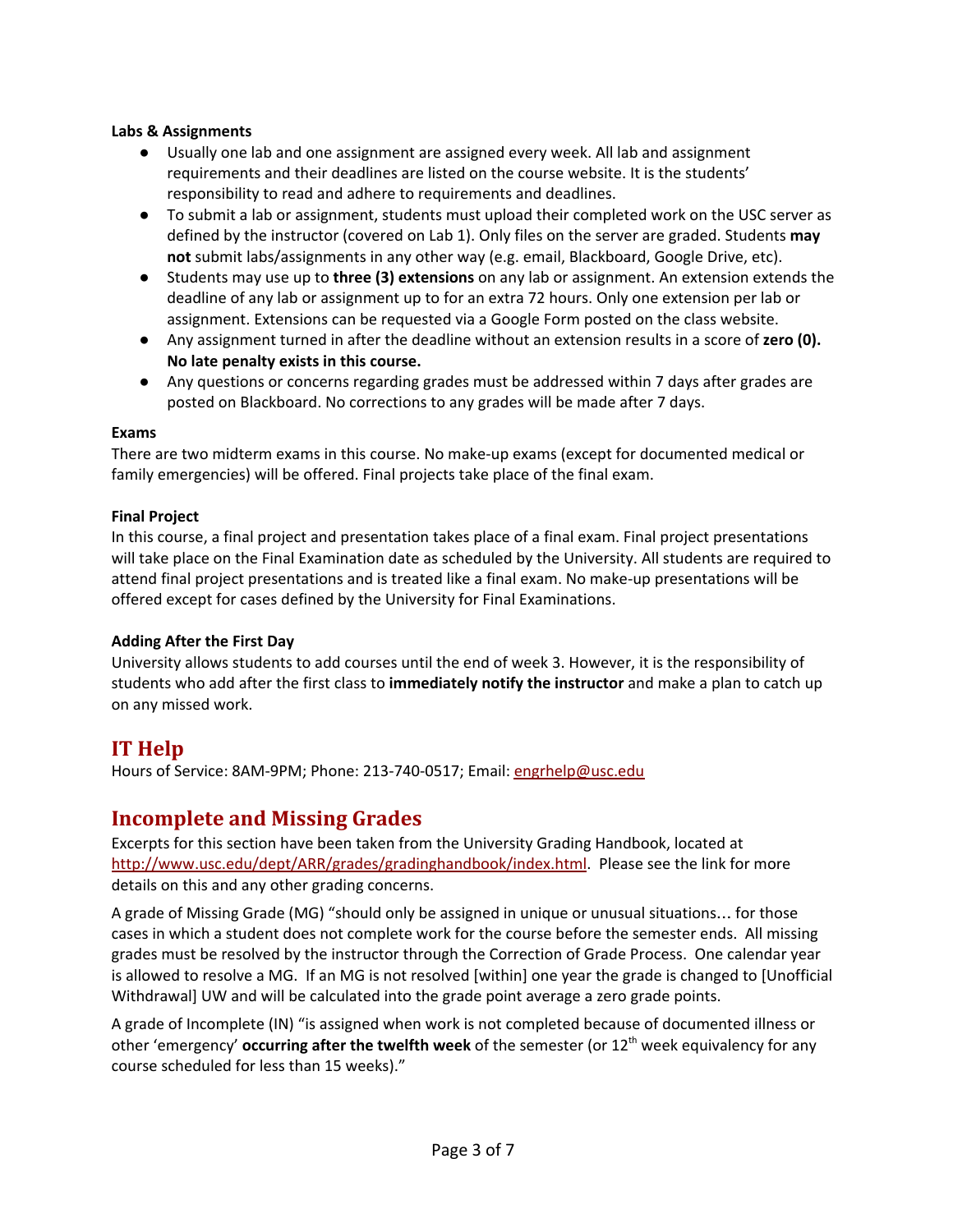#### Students with Disabilities

Any student requesting academic accommodations based on a disability is required to register with Disability Services and Programs (DSP) each semester. A letter of verification for approved accommodations can be obtained from DSP. Please be sure the letter is delivered to your course instructor (or TA) as early in the semester as possible. If you need accommodations for an exam, the form needs to be given to the instructor at least two weeks before the exam.

DSP is located in STU 301 and is open from 8:30am to 5:00pm, Monday through Friday. Contact info: 213-740-0776 (Phone), 213-740-6948 (TDD only), 213-740-8216 (FAX), [ability@usc.edu](mailto:ability@usc.edu), [http://sait.usc.edu/academicsupport/centerprograms/dsp/home\\_index.html.](http://sait.usc.edu/academicsupport/centerprograms/dsp/home_index.html)

#### Emergency Preparedness/Course Continuity in a Crisis

In case of emergency, when travel to campus is difficult, if not impossible, USC executive leadership will announce a digital way for instructors to teach students in their residence halls or homes using a combination of the Blackboard LMS (Learning Management System), teleconferencing, and other technologies. Instructors should be prepared to assign students a "Plan B" assignment that can be completed 'at a distance.' For additional information about maintaining your classes in an emergency, please access: <http://cst.usc.edu/services/emergencyprep.html>

## Statement on Academic Conduct and Support Systems

#### Academic Conduct

Plagiarism – presenting someone else's ideas as your own, either verbatim or recast in your own words – is a serious academic offense with serious consequences. Please familiarize yourself with the discussion of plagiarism in SCampus in Section 11, Behavior Violating University Standards <https://scampus.usc.edu/1100-behavior-violating-university-standards-and-appropriate-sanctions/>. Other forms of academic dishonesty are equally unacceptable. See additional information in SCampus and university policies on scientific misconduct, <http://policy.usc.edu/scientific-misconduct/>.

Discrimination, sexual assault, and harassment are not tolerated by the university. You are encouraged to report any incidents to the Office of Equity and Diversity <http://equity.usc.edu/> or to the Department of Public Safety [http://capsnet.usc.edu/department/department-public-safety/online-forms/contact-us.](http://capsnet.usc.edu/department/department-public-safety/online-forms/contact-us) This is important for the safety whole USC community. Another member of the university community – such as a friend, classmate, advisor, or faculty member – can help initiate the report, or can initiate the report on behalf of another person. The Center for Women and Men <http://www.usc.edu/student-affairs/cwm/> provides 24/7 confidential support, and the sexual assault resource center webpage [sarc@usc.edu](mailto:sarc@usc.edu) describes reporting options and other resources.

Examples of behavior violating University standards:

The submission of material authored by another person but represented as the student's own work, whether that material is paraphrased or copied in verbatim or near-verbatim form.

Acquisition of term papers or other assignments from any source and the subsequent presentation of those materials as the student's own work, or providing term papers or assignments that another student submits as his/her own work.

· Obtaining for oneself or providing for another person a solution to homework, a project or other assignments, or a copy of an exam or exam key without the knowledge and expressed consent of the instructor.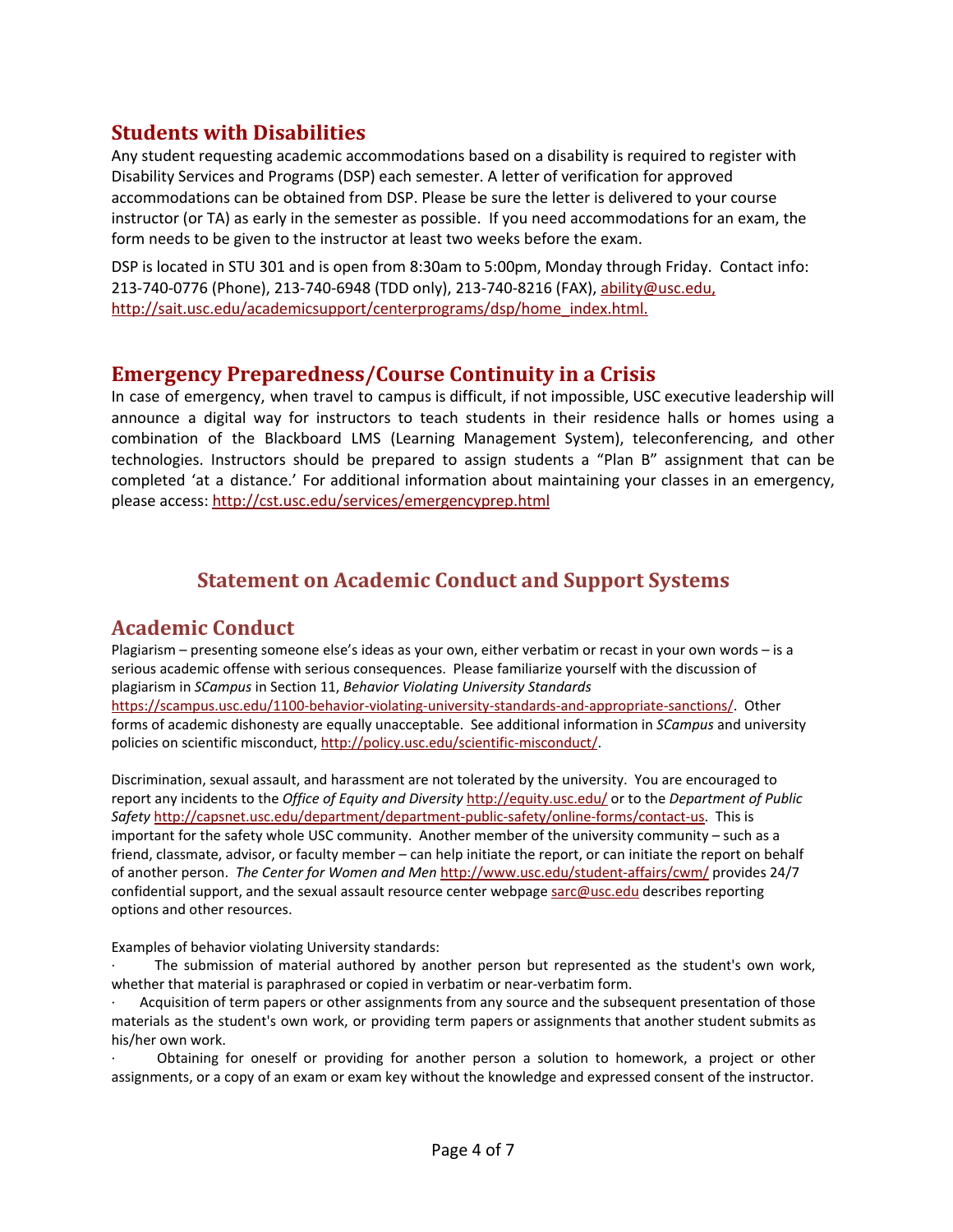· Unauthorized collaboration on a project, homework or other assignment. Collaboration between students will be considered unauthorized unless expressly part of the assignment in question or expressly permitted by the instructor.

If the instructor, a grader, or a lab assistant suspects you of academic dishonesty, it has to be reported to SJACS. Do not share lab assignments with another student. Do not submit another student's work as your own. Do not look at other students' papers during exams. Do not leave the room during an exam. Do not cheat! As Trojans, we are faithful, scholarly, skillful, courageous, and ambitious.

#### Support Systems

USC provides many services to support students at USC.

#### Viterbi Academic Resource Center (VARC)

Free peer tutoring, workshops, writing consultations, and more offered to all Viterbi students. <http://viterbiundergrad.usc.edu/varc/>

#### Student Counseling Services (SCS) – (213) 740-7711– 24/7 on call

Free and confidential mental health treatment for students, including short-term psychotherapy, group counseling, stressfitness workshops, and crisis intervention. <https://engemannshc.usc.edu/counseling/>

#### Sexual Violence Prevention Services (RSVP) - (213) 740-4900 – 24/7 on call

Free and confidential therapy services, workshops, and training for situations related to gender-based harm.

<https://engemannshc.usc.edu/rsvp/>

#### Student Support and Advocacy – (213) 821-4710

Assists students and families in resolving complex issues adversely affecting their success as a student. Ex: personal, financial, and academic. <https://studentaffairs.usc.edu/ssa/>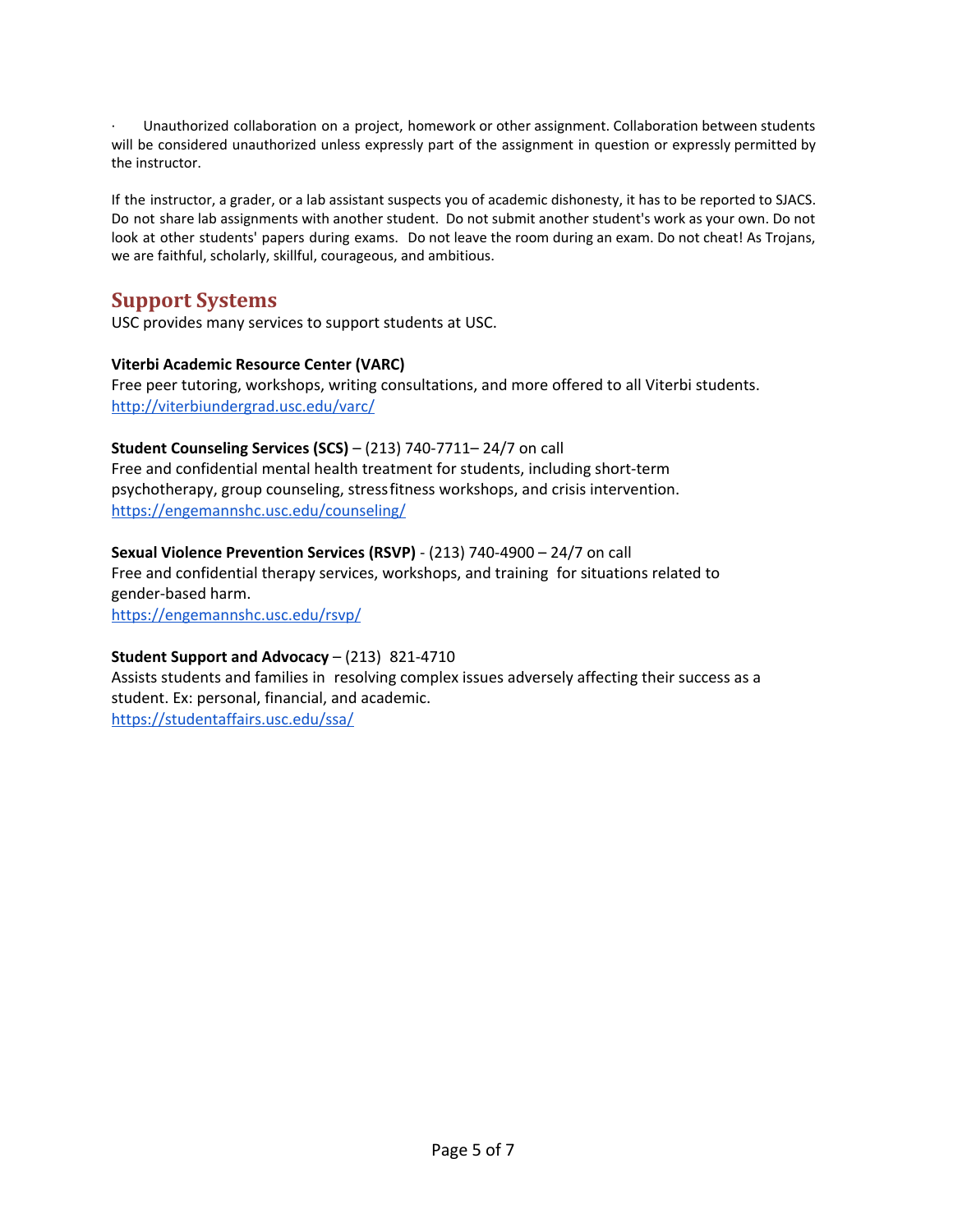# Full-stack Web Development ITP 303 (4 units)

## Course Outline

Note: Schedule subject to change

| <b>Week</b>  |       | Lecture                                                    | Lab                             | <b>Assignment</b>                           |
|--------------|-------|------------------------------------------------------------|---------------------------------|---------------------------------------------|
|              | 08/20 | Course Overview,<br>Intro to HTML & CSS                    |                                 |                                             |
| 1            | 08/22 | CSS Selectors, Box Model,<br>Page Layouts                  | L1: cPanel, Student<br>Pages    | A1: TV Show / Movie<br>Article              |
| $\mathbf{2}$ | 08/27 | CSS Specificity, Compound<br>Selectors, Positions, Display | L2: Updated Student<br>Page     |                                             |
|              | 08/29 | External CSS, Responsive Web<br>Design                     |                                 | A2: Responsive TV<br>Show / Movie Article   |
| 3            | 09/03 | University Holiday: Labor Day                              |                                 |                                             |
|              | 09/05 | CSS Frameworks, Bootstrap                                  |                                 | A3: TV Show / Movie<br>Article in Bootstrap |
| 4            | 09/10 | Intro to JavaScript                                        | L3: JS Photo Gallery            |                                             |
|              | 09/12 | Forms, User Input Validation<br><b>Basics</b>              |                                 | A4: JS Calculator                           |
| 5            | 09/17 | <b>String Operations &amp; Regular</b><br>Expression       | L4: RegEx Password<br>Validator |                                             |
|              | 09/19 | JavaScript Objects,<br>JSON, JSONP                         |                                 | A5: The Movie DB<br>w/JSONP                 |
| 6            | 09/24 | AJAX, jQuery                                               | L5: To Do List Starter          |                                             |
|              | 09/26 | jQuery Lab                                                 |                                 | A6: To Do List App                          |
| 7            | 10/01 | JavaScript Frameworks                                      |                                 |                                             |
|              | 10/03 | Midterm: Client-side                                       |                                 |                                             |